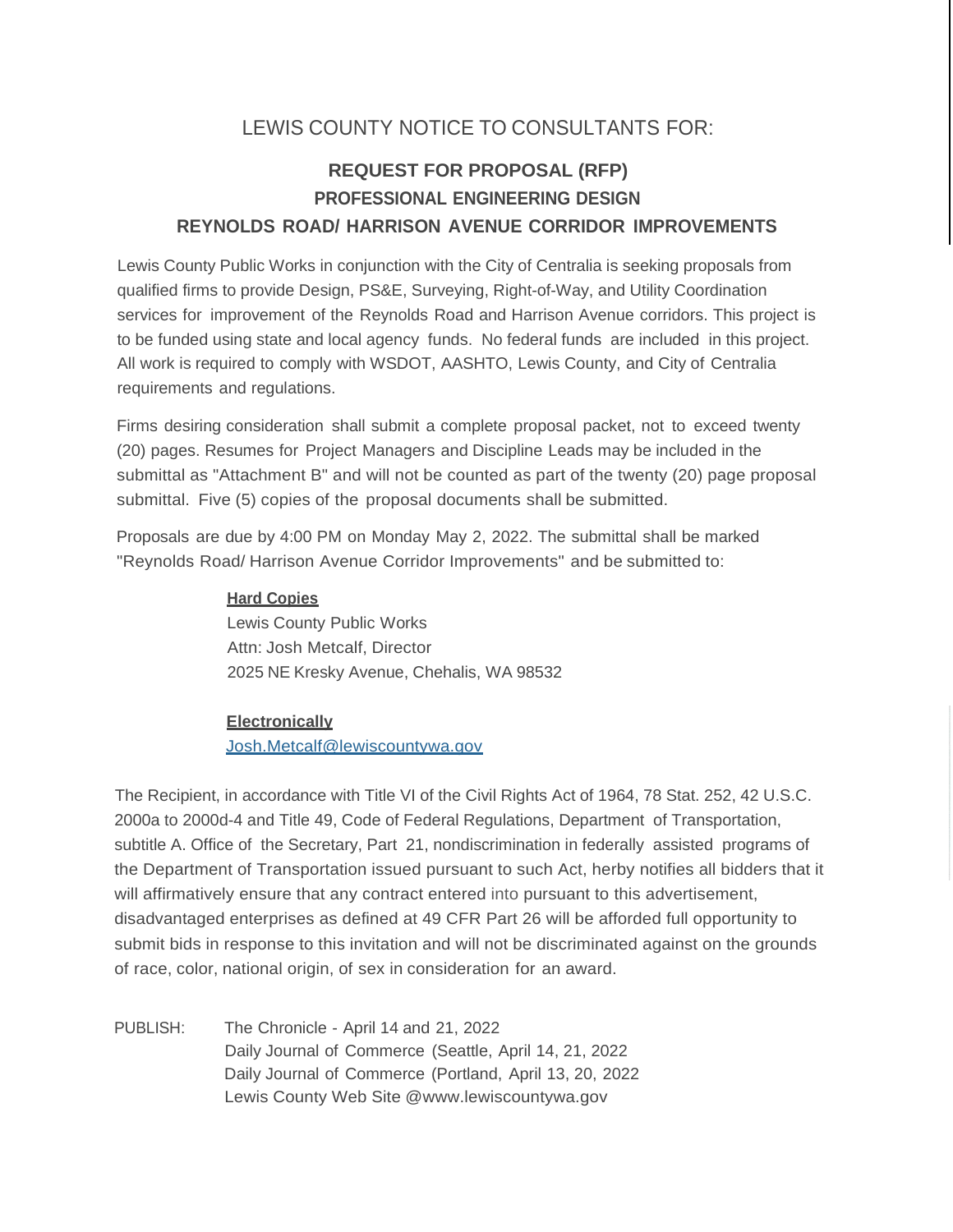# REQUEST FOR **PROPOSAL** 2022

# LEWIS COUNTY PUBLIC WORKS DEPARTMENT ENGINEERING DIVISION

FOR

LEWIS COUNTY AND CITY OF CENTRALIA REYNOLDS ROAD/ HARRISON AVENUE CORRIDOR IMPROVEMENTS

Response Deadline: Monday May 2, 2022 at 4:00 PM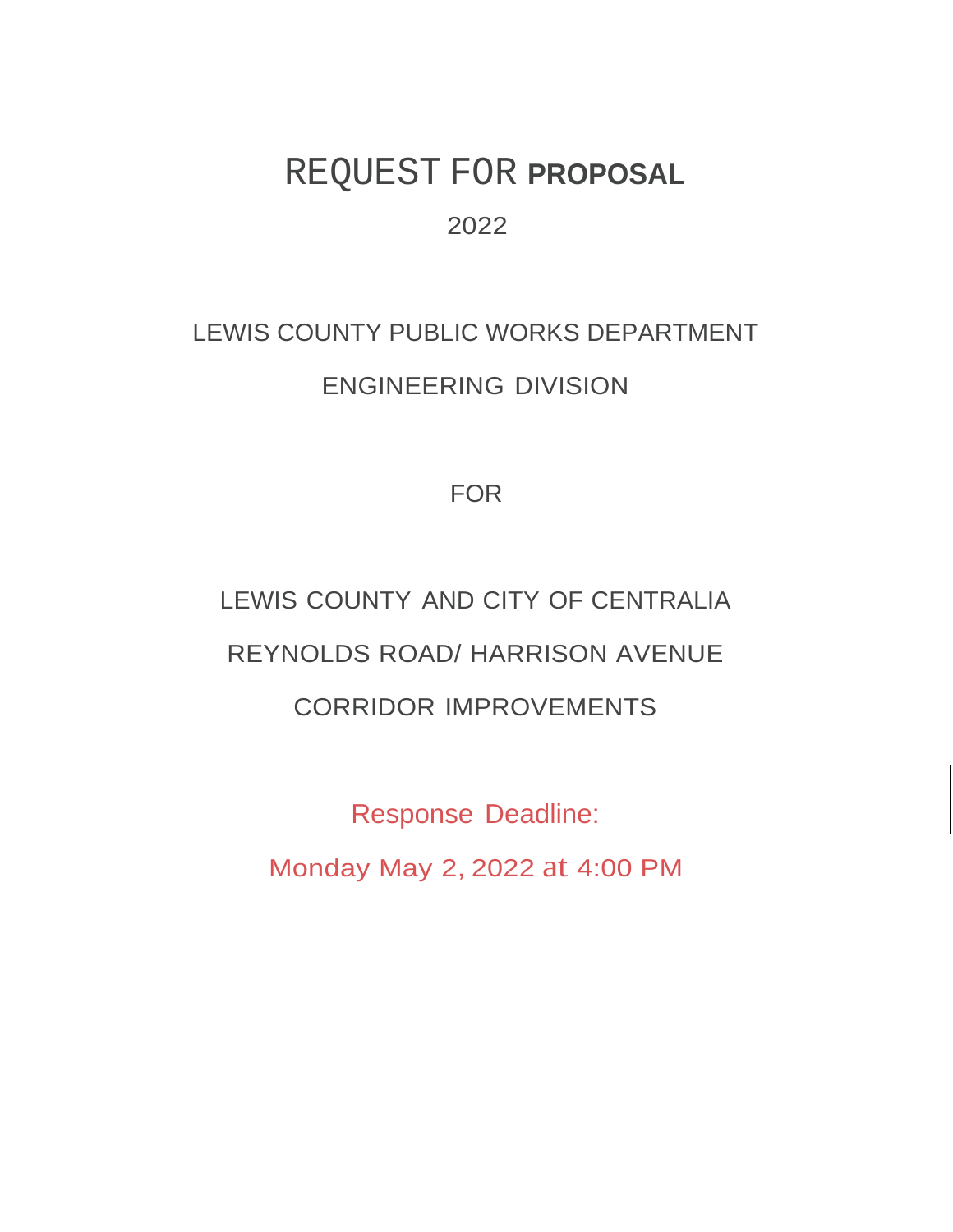# **REQUEST FOR PROPOSAL**

## **Lewis County**

# **REYNOLDS ROAD/ HARRISON AVENUE CORRIDOR IMPROVEMENTS**

### **RESPONSE DEADLINE: Monday May 2, 2022 AT 4:00 PM**

Lewis County Public Works is soliciting proposals from qualified consulting firms with expertise in roadway, utilities, fish passage, right-of-way, environmental and permitting, and railroad design in conjunction with the above referenced project.

### **1.0 DESCRIPTION**

The successful consultant will develop preliminary and final design plans, specifications, and engineer's estimate for construction.

### **2.0 BACKGROUND**

The County in collaboration with the City of Centralia have identified needs for the improvement of Harrison Avenue and Reynolds Road. The Harrison Avenue improvements begin at the Harrison Avenue/Reynolds Road intersection and continues north to approximately 1500 L.F. south of Kuper Road. The Reynold Road Improvements begin at the Harrison Avenue/Reynolds Road intersection and continues east to the Reynolds Road/Pearl St (SR 507} intersection.

### **3.0 SCOPE OF WORK**

The Request for Proposal is for completing preliminary and final design, PS&E for improvement of the two corridors. The following is an example of the tasks anticipated for completing the project:

- Survey Services
- Right-of-Way Delineation
- Traffic and Intersection Analysis
- Water and sewer main design
- Utilities Coordination, Locating Services, and Relocation
- Environmental SEPA, Cultural Resources, and Permitting, including Coordination with state and local agencies such as but not limited to WSDOT, WSDOE, DAHP, WDFW, the UTC, and Confederation of the Tribe.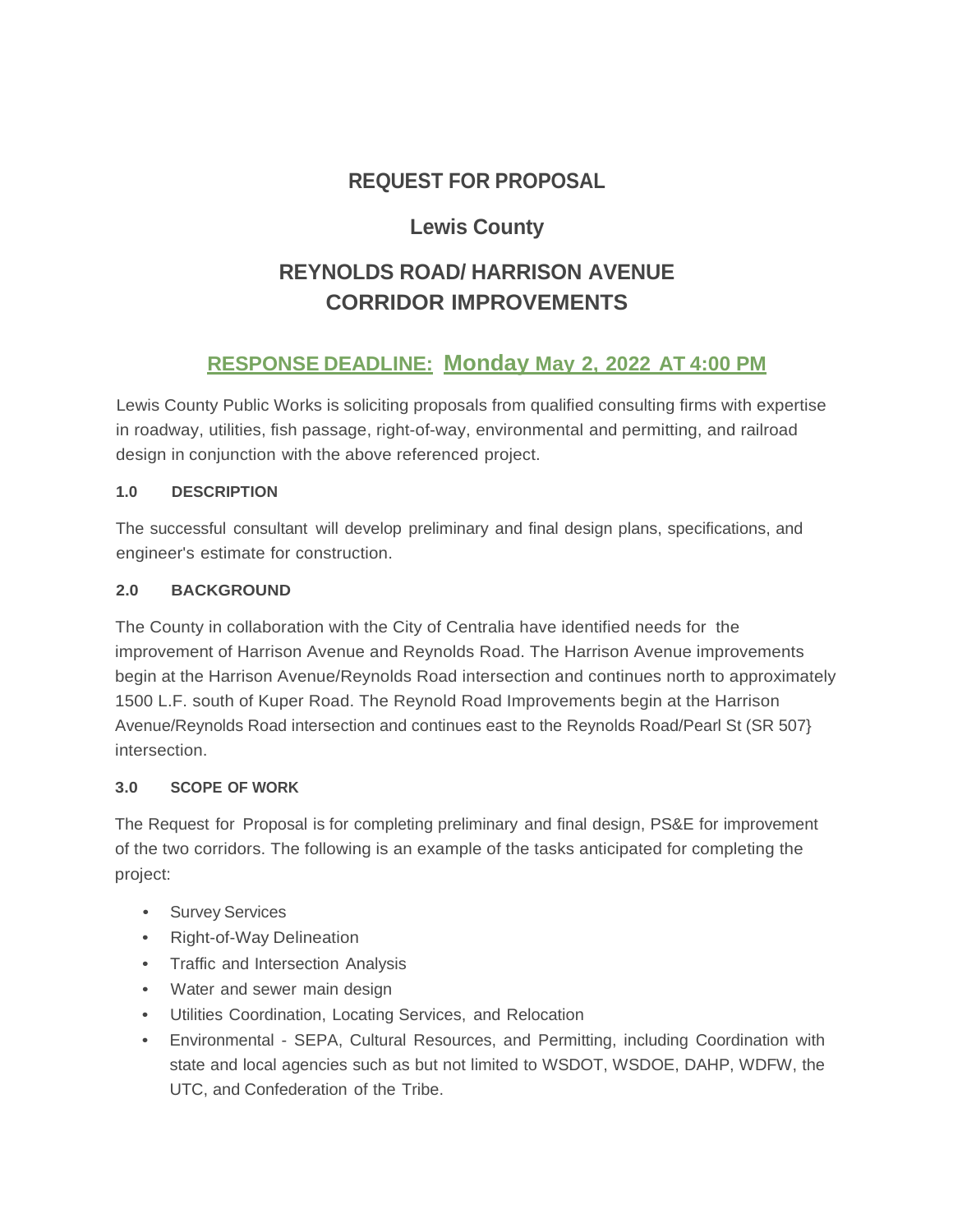- Geotechnical Explorations and Design Recommendations for Roadway and Structural Foundations
- Right-of-way Evaluations, Appraisals, Negotiations, and Acquisition
- Public Outreach Conducting Public Meetings and Agency Coordination
- Railroad Coordination pertaining to Design, Review, and Right-of-Way
- Preliminary and Final Design, PS&E, and Construction Cost Estimates

A specific, detailed contract will be negotiated with the successful candidate following notification from the County of contract award.

### **4.0 PROPOSAL FORMAT**

- **Project Approach (20%):** Provide your approach on how you will proceed with the project and how you expect to meet all areas identified in the 3.0 Scope in this submittal. Identify how you will move this project through design, permitting, and rightof-way in a timely manner.
- **Experience of the Firm (15%):** Please provide a list of all current projects that completed in the last three (3) years. List the project manager assigned to each project. Identify the starting dates for all projects listed and their respective completion dates (where completed). Address the capability to perform all or most aspects of the project as they pertain to this request for proposal and the ability to meet the schedules and budget associated with each project.
- **Project Team (Key Staff) (20%):** Identify the proposed Project manager and key project team members and their responsibilities. Include any proposed sub-consultants used by the consultant.
- **Public Outreach Conducting Public Meetings and Agency Coordination (10%):** Identify key project team members and their responsibilities conducting public meetings
- **Coordination of Utilities/ Relocation (10%):** Identify key project team members and their responsibilities working with Schedule 74 utility agreements with utility providers for identifying utility locations, relocation needs and where underground utilidor infrastructure were used for addressing utility impacts.
- **Railroad Coordination, Design, Review, and Right-of-Way (10%):** Identify key project team members and their responsibilities work with Railroad providers with respect to design, review, and right-of-way acquisitions.